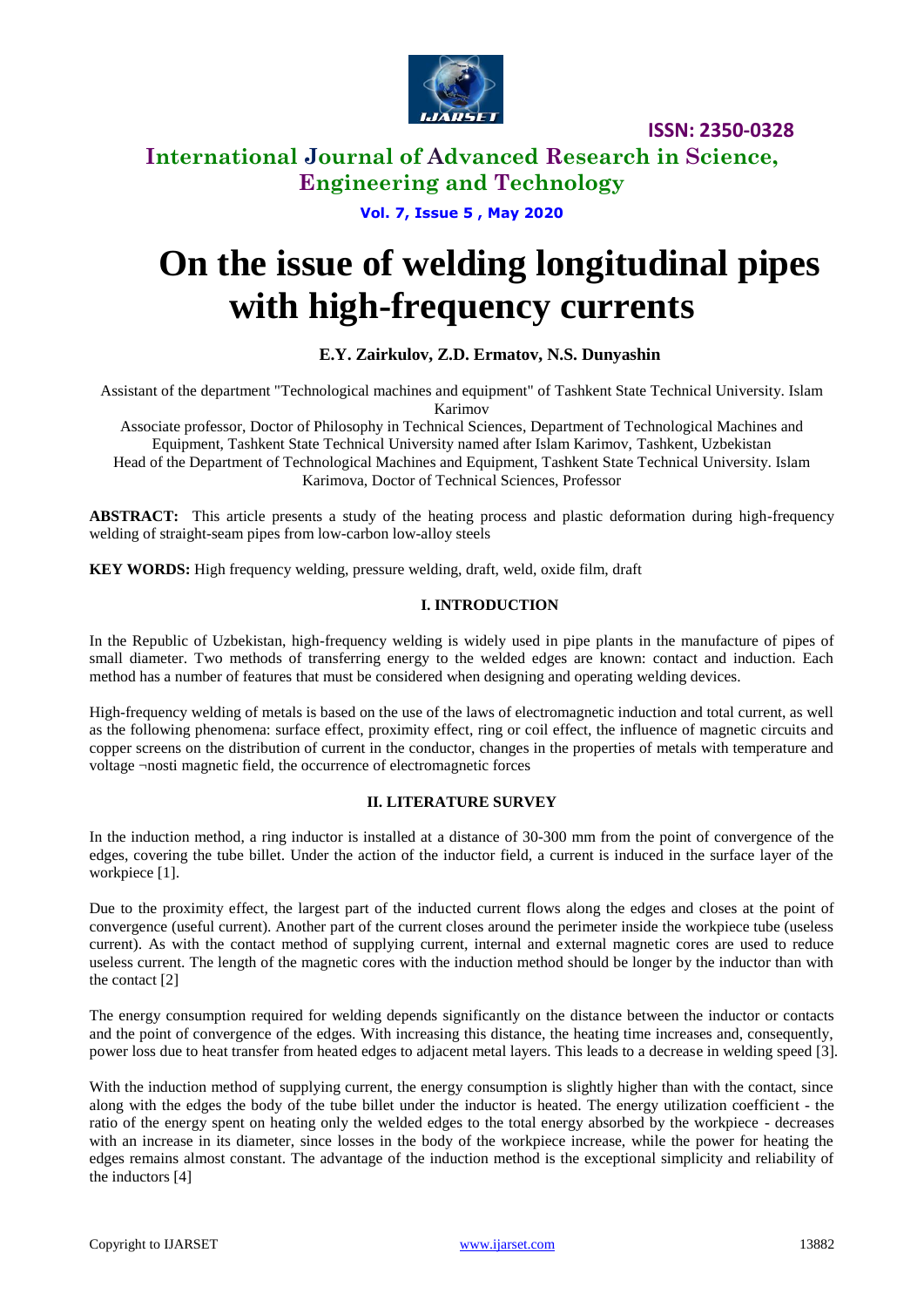

# **International Journal of Advanced Research in Science, Engineering and Technology**

## **Vol. 7, Issue 5 , May 2020**

Based on modern ideas about metal welding, high-frequency welding processes can be divided into three groups. 1. Pressure welding with reflow is carried out with pre-heating and local melting of the welded surfaces. The molten metal is removed from the bonding zone upon precipitation; a welded joint is formed between surfaces in the solid state.

The heating rate reaches  $150 \cdot 103^\circ$  C / s; draft - 0.15-1.5 mm; precipitation speed - 2000 mm / s. 2. Pressure welding without melting is carried out with preliminary heating of the surfaces to be welded to a temperature below the melting point of the metal being welded. The heating rate does not exceed 400  $\degree$  C / s; draft -2.5-6.0 mm; precipitation rate - 20 mm / s.

3. Fusion welding without pressure is carried out by heating the elements to be welded before melting. The molten metal bath solidifies, forming a weld without pressure. The heating rate reaches 8000 ° C / s [5].

#### **III. METODOLOGY**

Pressure welding with reflow is most widespread in the production of welded products and semi-finished products with a continuous seam of ferrous and non-ferrous metals, including longitudinal pipes. The welded elements have the same geometric dimensions and material and are located symmetrically relative to the vertical plane (Fig. 1).



Fig. 1. Scheme of the process of high-frequency pressure welding with reflow: 1 - Place of current supply; 2 - elements to be welded

With a symmetrical supply of current to the elements to be welded, the heating is completely identical. Both elements converge at an angle α, at a certain distance from the convergence site, current is supplied to the elements using contact or induction systems, the edges are heated and melted, and sediment occurs at the convergence site.



Fig. 2. Symmetric scheme of high-frequency welding of longitudinal pipes

Heating and deformation of the welded elements occur sequentially. To perform welding, physical contact between the surfaces, the creation of active centers on them, and the prevention of the possibility of destruction of the formed set points after relieving the upsetting pressure are necessary. The distance from the point of current supply to the point of convergence of the edges usually lies in the range from 25 to 300 mm. On this segment, the elements to be welded are heated to a predetermined temperature. Three heating options are possible:

1. The sections of the elements being welded to the point of convergence are heated to a temperature lower than the melting point, and due to electromagnetic phenomena, the greatest current concentration is reached at the point of convergence of the elements being welded, where they are melted. The temperature in this place can reach (1,1-, 2) melting point.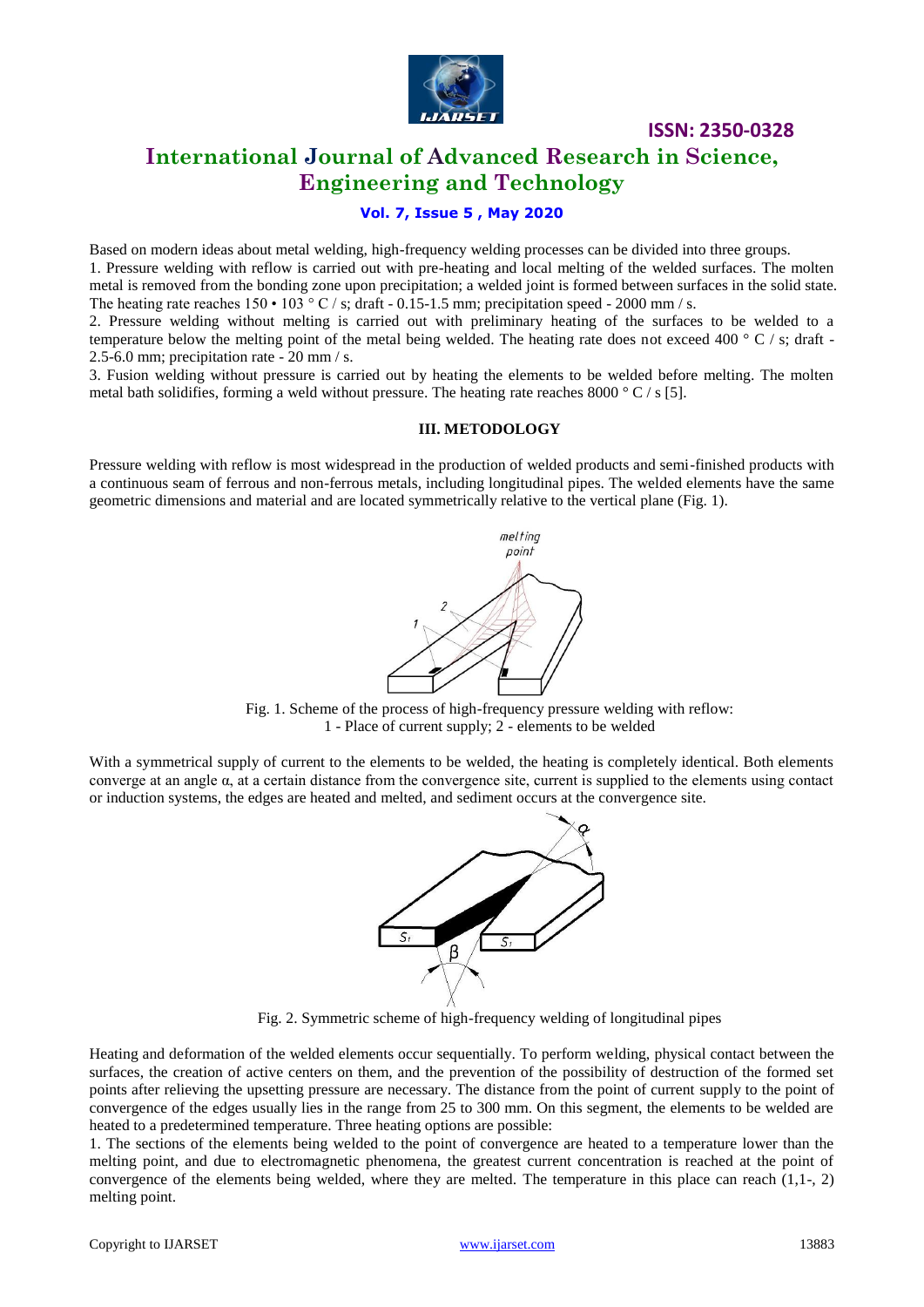

# **International Journal of Advanced Research in Science, Engineering and Technology**

### **Vol. 7, Issue 5 , May 2020**

2. The sections of the elements to be welded are melted to the point of convergence. By the action of mechanical forces of an electromagnetic field, molten metal is removed from the surface of the heated elements. At a distance from the place of release of molten metal to the place of convergence of the elements, their further heating occurs, and at the place of transition from one element to another, re-fusion occurs. As in the first embodiment, the temperature at the junction can reach (1.1-1.2) the melting point.

3. The elements to be welded are heated all the way below the melting temperature, including the convergence point.

In the process under consideration, heating reduces the resistance to plastic deformation, increases the ductility of the metal and facilitates the removal of oxides from the surfaces to be welded. The resistance to plastic deformation increases with an increase in its speed at all temperatures and depends on its absolute value. Under certain conditions, this has a significant effect on draft forces.

At high gradients of the temperature field, heating is purely superficial in nature, however, it is achieved by passing current through the elements being welded. The current density is uniform over the cross section, and the heating depth is controlled by the frequency of the power supply current, the distance between the elements being welded (proximity effect) and the heating time.

A very significant role in the heating schemes under consideration is played by the removal of oxides from the surfaces to be welded that formed during the time preceding welding (during storage, transportation) and appear during heating. All metals in air are oxidized, creating thin oxide films on the surface. The film thickness depends on the oxidation time. Sometimes multilayer films are formed. In this case, a layer of oxide rich in metal appears on the surface of the metal. For example, oxidation of iron at temperatures above 600 ° C is accompanied by the formation of a three-layer oxide FeO-Fe<sub>3</sub>O<sub>4</sub>-Fe<sub>2</sub>O<sub>3</sub>. The ratio of oxides (in mass fractions) at T = 700-900 ° C is: 0.66-1.0% Fe<sub>2</sub>O<sub>3</sub>, 4.1-5.0%  $Fe<sub>3</sub>O<sub>4</sub>$  and about 95% FeO.

Let us imagine the mechanism of destruction of oxide films under the considered heating options. In the first embodiment, when the melting occurs at the convergence of the welded elements when the temperature reaches (1.1- 1.2) Tm, it is impossible to melt the oxides. The exceptions are FeO (1377 ° C) and Fe<sub>2</sub>O<sub>3</sub> (1566 ° C). It can be imagined that thin films of oxides quickly heat up due to the thermal conductivity of a relatively large volume of contacted metal (starting heating). Further, the electrical resistance of the oxide films decreases rapidly and they begin to heat up by direct transmission of current. In this case, one can expect the melting of oxide films, for example,  $Fe<sub>3</sub>O<sub>4</sub>$ (1597  $\degree$  C), which have a higher melting point than the base metal. Oxides having a high melting point only heat up, but do not melt. No one has been studying this phenomenon, and therefore what has been said should be regarded as a hypothesis.

In the second variant of heating, when the fusion of the elements being welded occurs to the point of convergence and the molten metal is removed from the surfaces to be welded by the mechanical forces of the electromagnetic field, the destruction of oxide films during the ejection of the metal is likely. As a result of repeated heating of the sections of the elements to be welded to the convergence site, they are again oxidized, but due to the short heating time (not more than 0.01 s), the thickness of the newly formed oxide film is small and it can be destroyed or removed together with the liquid metal in the process precipitation.

In the third variant of heating, when the surfaces being welded along the entire length, including the convergence site, are heated below Tm, obviously, oxide films cannot be destroyed. An exception may be only FeO. It follows from the foregoing that the second version of heating is the most universal, since with it, heating of the elements to be welded to the required temperature and their purification from oxides, including refractory ones, are ensured. The first heating option is advisable to use when welding low-carbon and low-alloy steels on which oxide films consist of  $FeO-Fe<sub>2</sub>O<sub>3</sub>$ - $Fe<sub>3</sub>O<sub>4</sub>$ . The third heating option is rarely used.

Following the preparatory phase of the formation of a welded joint, heating, sedimentation and the formation of a weld occur. The total contact length of the elements to be welded, consisting of zones of upsetting, reduction (in the case of straight-seam pipe welding) and thermo mechanical hardening. It has been established that when welding straight-seam pipes from low-carbon and low-alloy steels, the total contact length is 1.5–4 times greater, the value of which varies between 1.5–2.5 mm. This zone increases with increasing thickness of the elements being welded and with an increase in the absolute value of the draft. At the most common welding speeds  $(0.5-2 \text{ m/s})$ , the draft rate is in the range of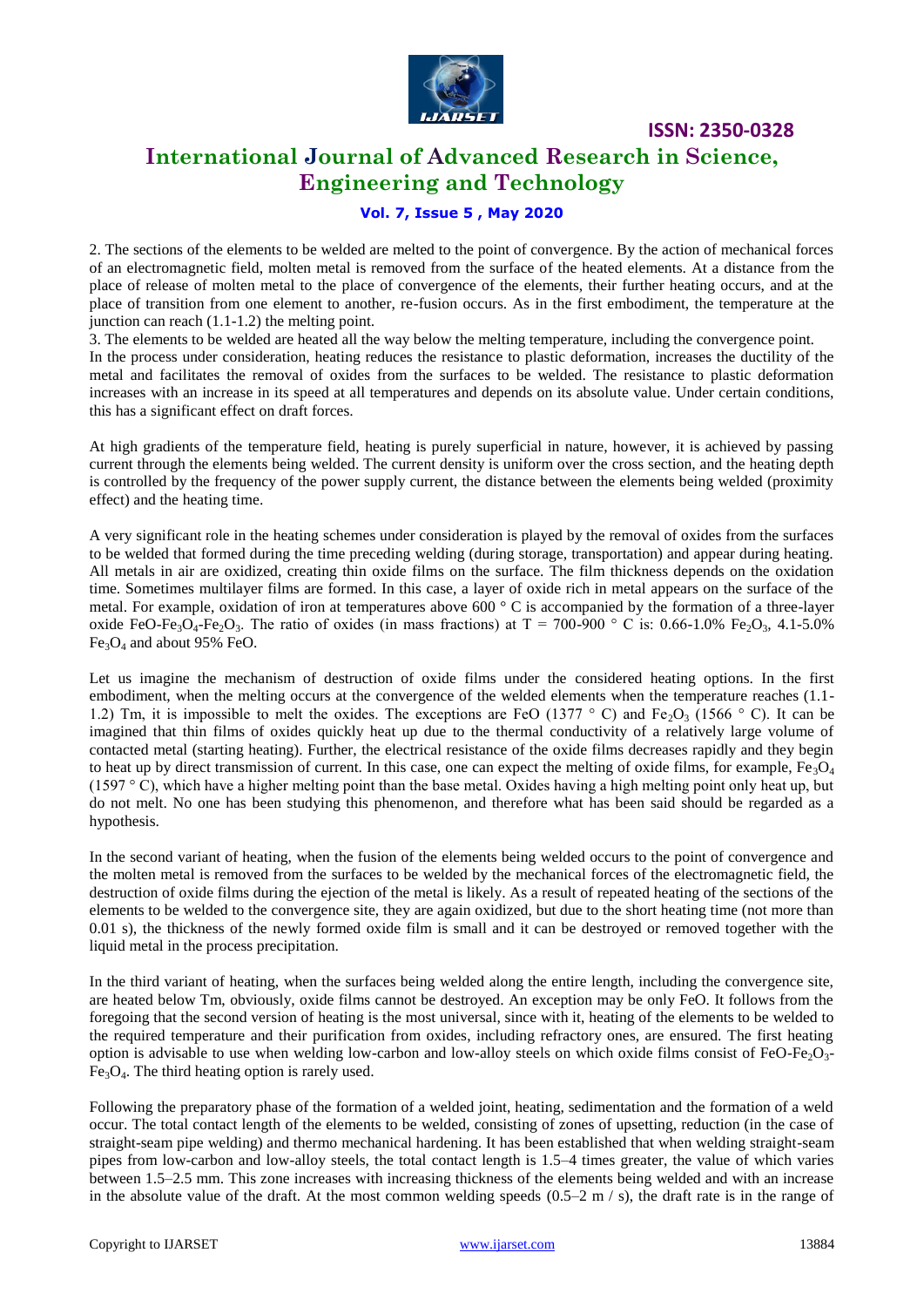

# **ISSN: 2350-0328 International Journal of Advanced Research in Science, Engineering and Technology**

## **Vol. 7, Issue 5 , May 2020**

20–2000 mm / s. To obtain a high-quality welded joint, it is necessary that all the molten metal present at the convergence site of the elements to be welded is removed during upsetting.

For a symmetric system, the sediment is determined (Fig. 3.):

$$
\Delta_{\text{draff}} = (F_{\text{in}} + F_{\text{out}})/2s
$$

where  $F_{in}$  and  $F_{out}$  are the areas of internal and external grata.



Fig. 3. Scheme for determining precipitation

The  $F_{in}$  and  $F_{out}$  values were measured during welding with current heating at a frequency of 440 kHz straight-seam pipes made of low-carbon steel st3sp with the subsequent manufacture of microsections. In fig. Figure 4 shows the dependence of the precipitation  $\Delta_{drat}$  on the thickness 2s for steel strips during continuous high-frequency fusion welding.



Fig. 4. Dependence of draft  $\Delta_{\text{draft}}$  and welding time on the thickness of the welded strips 2s

As a result of the flow of current along the edges, their monotonous heating and melting occurs uniformly, which eliminates the formation of craters. This may be the reason for the small value of  $\Delta_{\text{draf}}$ . However, in high-frequency fusion welding, uneven heating of the elements being welded due to disturbances is possible. In studies of the nature of perturbations and their influence on the temperature regime of heated elements and ∆<sub>draft</sub>, it was established that perturbations are associated with instability of the energy regime of the power source, the operation of the preparation and precipitation mechanisms of the welded elements, and the quality of the workpiece.

The current distribution during the upsetting of the welded elements was studied on a model plate of non-magnetic steel with a longitudinal slit with parallel edges  $(a = 0)$ . The plate thickness was 5 mm, the length of the heated edges was 80 mm. By passing a high-frequency current along the edges of the plate, a current closure is obtained in the area beyond the convergence site. This process is similar to the process of closing a welding current through a section heated above the temperature of magnetic transformations and located in the precipitation zone. Contact resistance between the edges was neglected. Such a model allows one to directly measure the magnitude of the currents closing through the plate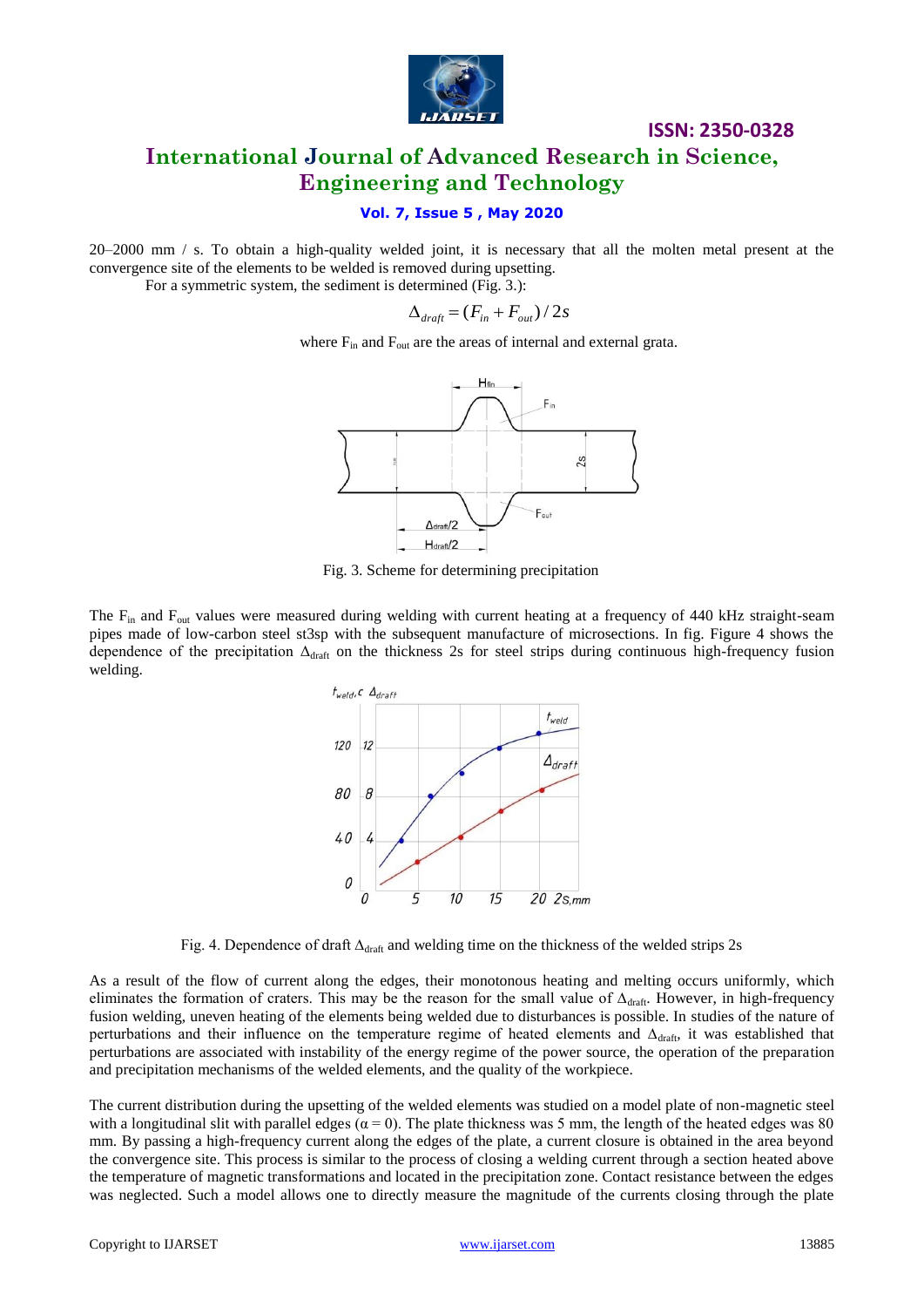

# **International Journal of Advanced Research in Science, Engineering and Technology**

**ISSN: 2350-0328**

## **Vol. 7, Issue 5 , May 2020**

body. To do this, narrow rectangular holes with a pitch of 5 mm were made in the area along which the current should close. By measuring current I sequentially in each "bridge", a current density distribution curve is obtained along the weld (Fig. 5).



Change in current along the weld

Fig. 5. Change in current along the weld.

It can be seen from the graph that in the area of the plate located between the convergence of the edges and the axis of the welding rolls, the current distribution is extremely uneven, and from 12 to 18% of the total current in the welded edges passes beyond the place of convergence. Based on the current distribution pattern, it can be argued that during high-frequency welding with reflow, the sludge occurs under current. Therefore, the conditions for the formation of a welded joint and the removal of molten metal from the weld zone are further facilitated and improved. Sediment under current favors the processes of recrystallization and the formation of common grains, which increases the ductility of the welded joint. The current during upsetting is sufficient for almost complete recrystallization of the weld zone. The place of welding is allocated only with grata. The microstructures of the weld, transition zone and base metal are identical. Standard test methods did not reveal any differences in ductility of the weld and the source metal.

#### **IV.CONCLUSION**

Research work on determining the influence of high-frequency welding mode parameters on the quality of welded joints of longitudinal welded pipes from low-carbon and low-alloy steels revealed that:

- induction high-frequency pressure welding with reflow is most widespread in the production of welded products and semi-finished products with a continuous seam of ferrous and non-ferrous metals, including straight-seam pipes;

- when welding straight-line pipes from low-carbon and low-alloy steels, the total contact length is 1.5–4 times the length of the draft, the value of which varies between 1.5–2.5 mm;

- to obtain a high-quality welded joint, it is necessary that all the molten metal present at the convergence point of the welded elements is removed during upsetting. at the most common welding speeds  $(0.5-2 \text{ m/s})$ , the draft rate is in the range of 20–2000 mm / s.

#### **ACKNOWLEDGMENT**

This work was carried out in the framework of a business contract with the Tashkent Pipe Plant named after V.L. Halperin № 11/2019 on the topic: "Improving the technology of high-frequency welding of longitudinal pipes"

#### **REFERENCES**

[1] Osadchy V.Ya., Vavilin A.S. - Technology and equipment for pipe production. Intermet Engineering, 2001